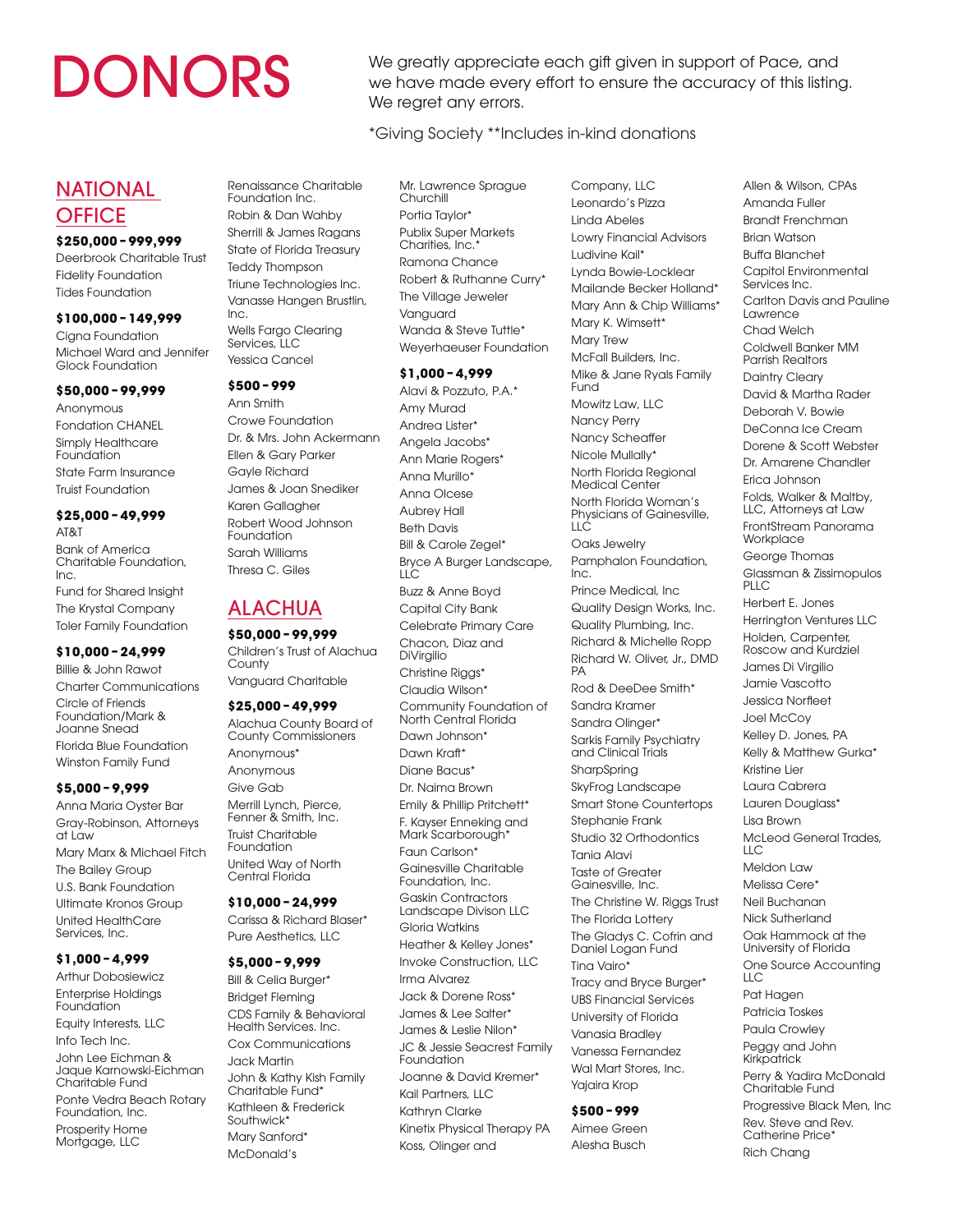Richard Pomeroy Susan & Paul Robell Salter & Feiber Attorneys At Law Scott Lagasse Scott Stricklin Shannon Miller Shannon Wells Sheyna Carroccio Stacy Scott Suzanne Gaintner Tara Edelstein The Blackbaud Giving Fund by its agent, **YourCause** Tish Olesky Trinity United Methodist Church Yesi & Alexander Sevilla Yvette Godet

# BROWARD

### **\$250,000 – 999,999**

Children's Services Council of Broward\*

### **\$100,000 – 149,999**

Mary N. Porter Community Impact Fund\*

### **\$50,000 – 99,999**

Gore Family Memorial Foundation Trust<sup>\*</sup> John Ulbrich Charitable Trust<sup>\*</sup> Ultimate Kronos Group\*/ \*\*

# **\$25,000 – 49,999**

Broward College\* Leo Goodwin Foundation,  $Inc.$ Paul Palank Memorial Foundation, Inc.<sup>\*</sup> Regions Bank Foundation\* Rick Case Automotive Group\* Sam Berman Charitable Foundation Inc.<sup>\*</sup> Sheila Bechert\* United Way of Broward County\*

### **\$10,000 – 24,999**

4 Girls Foundation, Inc.\* Annette Van Howe Women's Fund of the Community Foundation of Broward\* Anonymous<sup>\*</sup> Appleseeds Foundation Fund\*

Bank of America Charitable Foundation, Inc.\*

Broward Sheriff's Office (BSO)\*

Circle of Friends Foundation/Mark & Joanne Snead\*

 $C$ itriy\*

Kiwanis Club of Fort Lauderdale Charitable Fund\*

Menendez/Corban Fund of the Community Foundation of Broward\* Rosemary Duffy Larson Trust Tate Family Foundation Fund of the Community Foundation of Broward\* The Janoura Group, Inc.\* The Jones Family Foundation<sup>\*</sup> The William R. Watts Foundation, Inc.\* UPS\* **\$5,000 – 9,999** 

Allison & Andy Cagnetta\* Cathy & James Donnelly Family Fund\* Christine & Andrew Gumberg\* Jennifer Uustal\* Karen & Joe O'Byrne\* Lynda Napolitano\* Memorial Healthcare System\* Michael Humphrey\* ML40-FLL\* Modernizing Medicine\* Nikki & Timothy Ermatinger\* Penelope Blair\* Publix Super Markets Charities, Inc.<sup>\*</sup> Ryder System Charitable Foundation, Inc\* Sadaka Family Charitable Fund<sup>\*</sup> South State Bank\* Susan & Jack Loving\* The Lozick Family

Foundation<sup>\*</sup> TriSpark Media Group, Inc\* Walareens<sup>\*</sup>

### **\$1,000 – 4,999**

Aggie Pappas\* Allison Brimmer-McKenzie & Kandis McKenzie-**Brimmer**\* Ally Kayton\* Bochak Family Children's Fund\* BrandsMart USA\* Carman Law Firm, P.A.\* Carosella Family Foundation<sup>\*</sup> Centennial Bank\* Chae & Greg Haile\* Charities Aid Foundation of America\* Childrens Aid Club\* City of Wilton Manors/ Wilton Manors PD\* Denia Perloff\* Ferrari Club of America - Broward Chapter\* Fiona & Hon. Kal Evans\* Fonda & H. Wayne

Huizenga, Jr. Family Trust Fund of the Community Foundation of Broward\*

Fort Lauderdale Alumnae Panhellenic\*

Gina Conti\* Harry T. Mangurian, Jr. Foundation, Inc.\* Hon. Giuseppina Miranda\* Jamie Finizio Bascombe & Timothy Bascombe\* Jane Wexton & Marvin Pickholz<sup>\*</sup> Jené Kapela\* Jo Ann Hoffman\* Kathleen Thomsen\* Kristin & Richard Coker\* Legacy Wealth Management<sup>®</sup> Linda & Hon. Bill Haury\* Lou & May Jean Wolff Family Foundation Fund of the Commuinity Foundation of Broward\* Mark & Carol Zemmel Fund for the Human/ Animal Connection of the Community Foundation of Broward\* Mary-Jane Graff\* Meike & Dominick Miniaci\* Michael Simmons\* Miller Construction Company\* Mombach, Boyle, Hardin & Simmons P.A.\* Regions Bank\* Roxana Borges\* Sandra & Peter Nori\* Seiler, Sautter, Zaden, Rimes & Wahlbrink\* Setnor Byer Bogdanoff, Inc.\* Shutts & Bowen, LLP\* Sonali & Chris Garvin\* Soroptimist International of Davie\* Stacy Schwartz\* Steven Glassman Campaign\* Sunem Beaton-Garcia & Carlos Garcia\* Susan & Joel Martin\*

Suzette Bravo\* Suzie Horovitz Maurer & Laurence Maurer\* The Elgidely Family\*

The Hartford\* The Jonathan S. and Patricia G. England Foundation\* The Sue Wilder Fund at Our Fund\*

The Wawa Foundation\* UBS Financial Services. Inc.<sup>\*</sup>

Undersheriff Nichole Anderson\*

UPS\*

Vanessa Serrano\* Warburg Pincus\*

Wells Fargo Bank\*

Will Spencer\* Women's Executive Club\* Womens Fund of the

Community Foundation of Broward\* Zonta Club of Greater Deerfield Beach

**\$500 – 999**  Barbara Romano Broward County Trial Lawyers Association Inc. Cary Sampson Christine & Art Lambertus Cooley Bastone Gill Family Charitable Fund in Memory of Fred of the Community Foundation of Broward Dr. Gena Chiropractic Gale & Todd Butler Family Fund of the Community Foundation of Broward Greek Orthodox Church of St. Mark Henry E. & Dorothy R. Seibert Fund IberiaBank Jennifer O'Flannery Anderson & Peter Anderson KPMG LLP LaDonna Vieweg Lauren Gallart Maria & Tim Brown Morris Treadway Nikki & Brian Kopelowitz Niroc Consultants, Inc. Nora & Steven Weiss Pauline & Richard Brodeur Ray Fleischmann Sara & Bill Nunez Shiff Construction & Development Inc. Tanya Bower The Esther Ragosin Charitable Foundation

# **CITRUS**

# **\$5,000 – 9,999**

Community Foundation of Tampa Bay Kids Central, Inc Rays Baseball Foundation

# **\$1,000 – 4,999**

Citrus County Blessings\*\* Citrus County Education Foundation\*\* Grace & Seton Hengesbach Kiwanis Club Of Inverness U. S. Family Foundation, Inc

# **\$500 – 999**

Lynn & Henry Bassett Pam Ittner\*\* Patricia V. Thomas Vanguard Charitable

# CLAY

**\$250,000 – 999,999**  Anonymous\*

# **\$50,000 – 99,999**

Clay County Board of County Commissioners\*

# **\$25,000 – 49,999**

Regions Bank Foundation\*

**\$10,000 – 24,999**  Clay Electric Foundation,  $Inc.$ Jenna Boyter\*

# **\$5,000 – 9,999**

Berkshire Hathaway Home Services<sup>\*</sup> Jennifer Bradley\* Orange Park Medical Center\*

# **\$1,000 – 4,999**

Alayna Summanen\* Carole Gardner\* Carrie & Chad Patrick\* CBV Cares, Inc.\* Chris & Deborah Glenn\*

Clary & Associates Professional Surveyors & Mappers<sup>\*</sup> Davida Carter\*

Destani L. Shadrick\*

Dr. Anna Lebesch\*

Emile & Doris Latour\* Family Matters of Florida

LLC<sup>\*</sup> Goacher Laurie\* Highpoint Community

Church<sup>\*</sup> Hope Schiller\*

Jacksonville Greyhound Racing, Inc./bestbet Orange Park\*

Jennifer & Patrick Nolan\* Katarzyna & Matthew

Walosik-Arenall\* Kenneth & Starr Keating\*

Linda Woods\*

Lisa Ashworth<sup>\*</sup>

Lisa Dease\*

Mona Gardella\*

Ollavan Brown\* Publix Super Markets

Charities, Inc.<sup>\*</sup>

Rachel & Norman Wright\*

Richard Forrest\*

Robert B Payne Candidate for State Rep<sup>\*</sup>

Rotary Club of Green

Cove Springs\* Rotary Club of Orange

Park\*

Russell Buck & Jan Conrad\* Telecom Pioneers\* VyStar Credit Union\* Whitey's Fish Camp\*

# **\$500 – 999**

Alvin & Rosann Sprinkles Anthony Bonk Barbara & C.R. Coleman Brandt Mitchell Caroline Tingle Concrete Specialist, Inc. Deborah Mueller Ellen Powell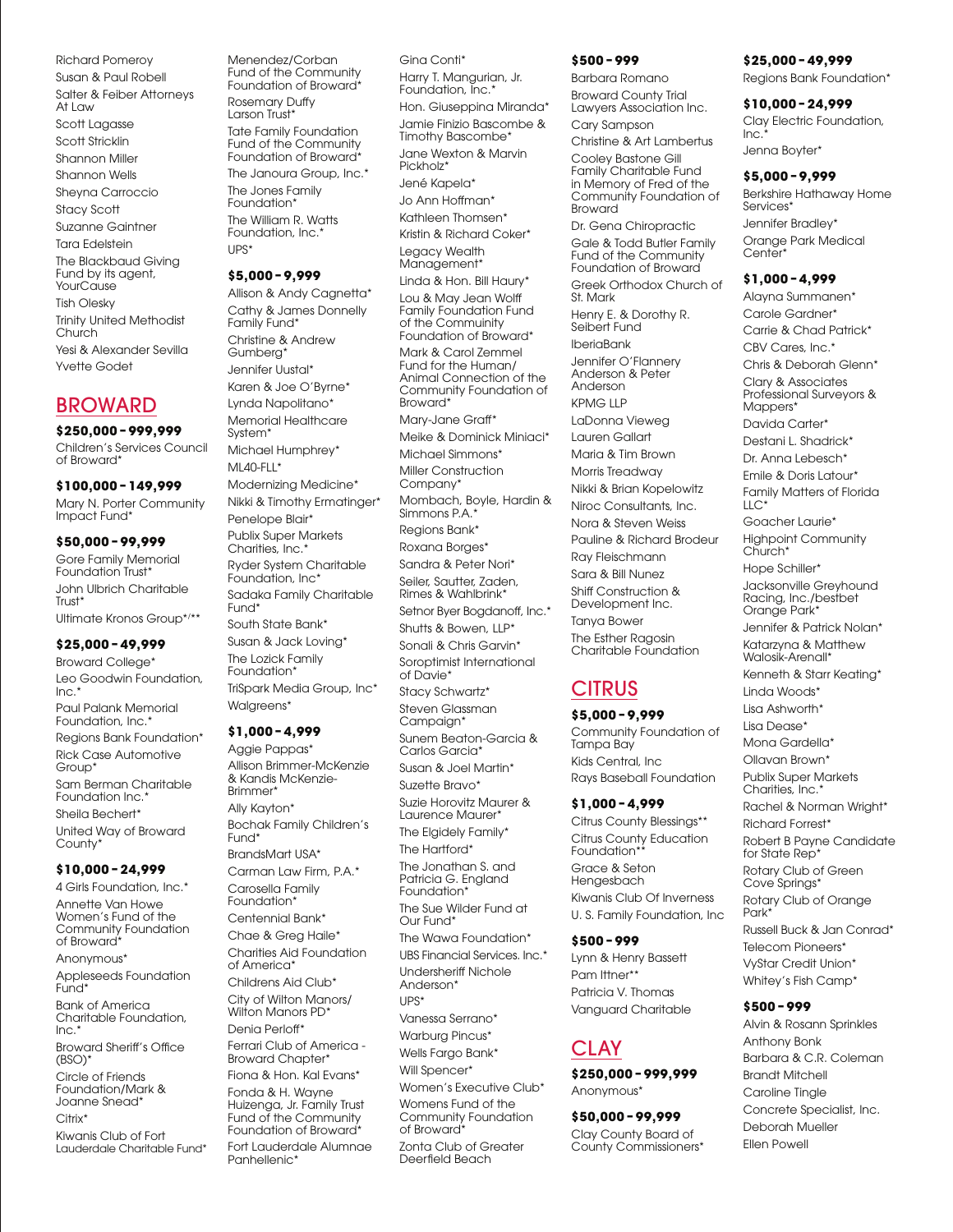Hagan Ace Hardware Ismael Rodriguez James Kaelin Jeffrey Bobbitt Kyle Powers Matt Bryant Michelle Cook Orange Park Medical Center Auxiliary Partridge Well Drilling Company, Inc Prodigi, LLC Rotary Club of Orange Park Sunrise Roxanne Aiken St. Johns River State **College** Target Corporation The Heritage Bank The Matching Fund Org

# **COLLIER**

### **\$150,000 – 249,999**

Collier's Reserve Country Club Inc Women's Club

### **\$50,000 – 99,999**

Linda & Terrence Stewart Naples Children & Education Foundation Terrence & Linda Stewart

### **\$25,000 – 49,999**

Bill & Kathy Avery Charitable Fund

Carolyn S and Donald F Obrecht Foundation Dianne & Bradley Ament

Elizabeth K. Galeana Charitable Foundation, Inc.

Give Where You Live Collier The Richard M. Schulze Family Foundation

# **\$10,000 – 24,999**

4 Girls Foundation, Inc. Arthrex, Inc. Brooks and Joan Fortune Family Foundation Carol B Phelon Foundation Collier County Board of County Commissioners Donna Martin Foundation Jerry Galeana MidWestOne Bank Stock Development, LLC

### **\$5,000 – 9,999**

Carol & Thomas Joseph Clark Family Foundation, Inc. Craig & Jean Van Der Voort Daniel R. and Anne M.

Harper Foundation Deborah & Bill Toler Green Heron Fund Ken & Adrienne Charak Linda & Victor Grijalva Nichols Foundation Fund Ozark Family Foundation Paul Pacter Fund The Connors Foundation

# **\$1,000 – 4,999**

Anita Pittman Arlene & Donald Shapiro Board of County Commissioners Bob Rommel Campaign Boyle Family Fund Brame Foundation, Inc. Brian & Lesley Macdonald Byron Donalds Campaign Charles & Helen Donahue Fund Charles Maxwell City Mattress of Florida, Inc Claudine Leger-Wetzel Community Foundation of Collier County Cynthia & Michael Lyster

Daniel & Deborah Peters Daniel & Peggy Lekander DaVita, Inc. Dolores Zeeh Dr. Harold J. & Mary Duffy Pelzer Charitable Trust Elisabeth Post Teller Erin Otterbeck First Florida Integrity Bank Gail R. Fischer Charitable Gift Fund Gary Schwager Family Func Goodwill Industries of Southwest Florida, Inc. Hannah & Mel Young Harry Debes Family Foundation Herbert A Vance Jr Charitable Fund J R. Southworth Jack & Teri Crusa Charitable Giving Account James & Helene Price Jane & William Stepanek

Jeffery Stroman Jeffrey A. Clark Judith Finkle Kathleen Azzariti Kathryn & Paul Higbee Kristin Cartwright Lake Michigan Credit Union Lauren Maxwell Linda Hurley Lorelei Meeker & Geoffrey M Grodner Lux Boutique LLC Maj Huynh-Le DMD PA DBA Park Family Dentistry Margaret & R. Parks Williams Charitable Foundation/SunTrust Foundation Margaret & David Wilson

Mark & Sandra Fossee Melissa Smith Michal & Mordechai Wiesler Nancy Crane Naples Area Board of **REALTORS** Naples Gulfshore Sunset Rotary Club Foundation Inc Open Your Heart To Children Int. Patricia Patterson Quest of Naples Inc DBA Zazou Richard & Diane **Breithaupt** Southwest Florida Amateur Golf Association Inc. St. Ann Parish Stella Boyle Stephen & Kathleen Crane Stephen & Teresa Schrantz Susan and William Brock The Buhrmaster Family Foundation The Daniel R and Anne M Harper Foundation The Forum Club of Southwest Florida The Heffer Family Foundation, Inc The Kenneth Martin and Christine Hepburn Foundation The KM and CH Foundation The League Club, Inc. The Schultz Family Foundation The Thorp Family Charitable Trust The William & Wilma Paterson Charitable Gift **Fund** Theresa Spoleti Vicente & Patricia Anido West Bay Community Charitable Foundation,  $Inc.$ William & Pamela Mitchell William Fisher & Georgie Doll **\$500 – 999**  Amber Phillips Annette & Michael Morrill Ashley Santiago Bill Lindsay Carol Sheehy Carol Winn Carolyn Hunerberg Celine Wells Charles D. Carroll III Christina Wells Christine & Stephen Ross Christine Chase Claudia Biggers & Robert Biggers III Claudia Lubner

Craig & Landy Mueller Fund

Denise Caron Dennis Hetler E. Paul Tinsley Edward A. & Kathleen **Mabry** Eleanor A. Osborn Eleanor B. Irwin Eliza Crowder Frederic & Sandra Roth Hugh & Sherry Whiting Jacqueline Nelson James B. McDonald, Jr. James France Jan Face Glassman Campaign Janice & Daryl Dulaney Jeanne & E. R. McIntyre Jeanne & Francis Donohue Jeff & Shelley Shinn Foundation John & Barbara Donley John & Marjorie Cuckler John Peters Family Fund John Schupper Joseph & Maryann Bausman Joseph P. Giasi, Jr. Jules Cogan Kaleigh Grover Karen & Timothy Layden Kassolis Family Private Foundation Kay & Bradley Wright Kenneth & Carolyn Lukens Kevin & Joan Winters Kristin Odonnell Marielle Nageon De Lestang Marth Diveley Mary White Melissa Speach Monika DeBenedictis N Harris Computer Corporation Nancy Contardi Naples United Church of Christ Nelson & Susan Gonzalez Nordin/Craige Fund Pamela Knous Rajeev Bal & Mari Miller-Bal Robert & Renee Cronin Robert Ostrowski Sedra G. Schiffman Susan Gauta Suzan Ruta The Education Foundation of Collier County The Janet Showers & Day Lewis Patterson Fund The Raleigh Hill Fund Vicki Tracy W. & B.J. Ferriel W. L. & Sharon Farmer W.G. & Sue Slager

David Bupp

# ESCAMBIA

### **\$25,000 – 49,999**

Escambia County Sheriff's **Office** Jerre & John Peacock\*

### **\$10,000 – 24,999**

Karen & Thomas Brown\* Margie & Alan Moore\* Melba B. Meyer Charitable **Trust** Rachael & Albi Gilmer\* Santa Rosa Energy Center, LLC The Bear Family Foundation, Inc. TJX Foundation, Inc. United Way of West Florida

### **\$5,000 – 9,999**

Ann Belleau\* Bank of America CAT Country 98.7 & NewsRadio 92.3 & 1620\*\* Cox Communications\*\* Edward Jones Financial Advisor Florida Lottery Gulf Power Company Gulf Power Foundation Janis & Bill Foley\* Laura Keene & Barry Beroset\* Mary Gamble Out Front Magazine\*\* Pensacola News Journal\*\* Switzer Brothers Charitable Foundation The Kerrigan Family Charitable Foundation, Inc.

### **\$1,000 – 4,999**

Adelene Murdoch\* Allison & Bruce Patton Amber Gordon\* Ann & Al Brown\* Appleyard Family\* Becky & John Tolan Beverly & Thomas Vaughn\* Brenda Vigodsky & Family\* Candace & Adam Anz Cathy & Peter Butler\* Centennial Imports Charles & Valerie Toner Cheryl Young\* Christina & Verdell Hawkins\* Claudia & Paul Tamburro\* Constance & Alan Bookman\* Cristina & Brian Williams\* Cyndi Warren\* Danielle & Spencer Mullet\* Danielle Balfour\* D'Aun Johnson\* Dawn Henderson\* Denise Nichols Alley\* Diane Peterson<sup>\*</sup>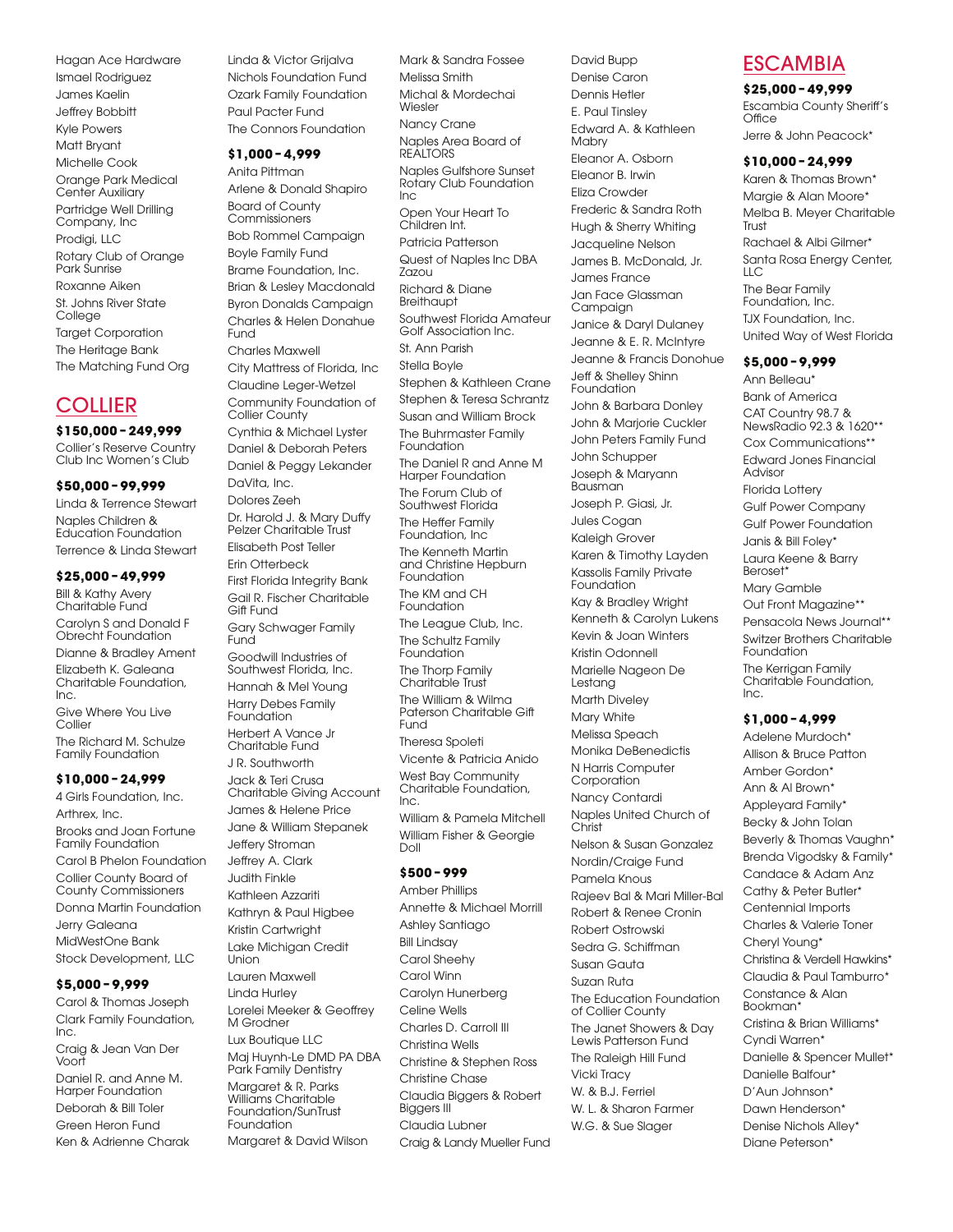Donna Ward\* Dr. Nell Potter\* Elaine & Brooks Davis\* Elizabeth Callahan Emerald Coast Granite & Tile\* Enterprise Holdings Foundation Escambia County Board of County Commissioners Ferry Pass United Methodist Women Florida Blue Foundation Forrest & Ed Faulkner\* Fred Levin\* Gayle Piret\* Gulf Breeze Optimist Club Gulf Coast Plastic Surgery Helen Ihns \* Holly Cook\* International Paper Foundation\* Jenn & Lewis Bear III\* Jennifer Streckel\* Jenny & Chris Roney\* Jessica Lee Jewelers Trade Shop\*\* Jill Lee Jock Mobley\* Judie Zitzewitz\* Judith & Ed Galbavy Justine Simoni Kaitlin & Preston Forshee\* Karen & Ted Mansfield\* Karla & Ted Ent\* Kathy & Roger Ostrander\* Kellie Hardy\* Keri Medlock\* Kiwanis Club of Big Lagoon\* Kristen Deese\* Kristina & John Gormley\* Lauren & Mike Cutter\* Laurie Rodgers & Pat Parmley<sup>\*</sup> Lee & Butch Hansen\* Linda & Charles Liberis\* Linda & Joseph Buehler Lora & Lawrence Rodgers\* Lorese Hines\* Loretta & Randy Sansom Lorrie Collier Berry\* Mallory Studer\* Marcy Miller\* Marianne McMahon\* Marianne Moore\* Marlene Santos\* Marny & Donald Needle\* Mary Jane & Mike Bass\* Maureen McGill\* Melissa & Robert Sidoti\* Meraki Installers Merlyn & Milton Rogers\* Michelle Fraley\* Michelle Salzman\* Nan DeStafney Navy Federal Credit Union

Patricia & Mike McCormack\* Pete Moore Chevrolet Pizzaz, LLC\*\* Randy McKenzie Rhonda Moorhead\* Rotary Club of Pensacola Inc. Ruth & John Kane\* Sansing Foundation, Inc. Scott Simmering\* Sean Long<sup>\*</sup> Sherie Snider Sue & Johnny Bell Susan & Brian Finger\* Susan & C. Jay Dunton Susan Woolf\* Tara Dolister Teresa & Arthur Shimek\* Teri Levin\* Terri Davidson Theresa & James **Morehouse** Therese & Alistair McKenzie\* Turner Family Charitable Foundation, Inc. Valerie & Ray Russenberger\* Veterinary Emergency & Referral Center\* Vickie & John Bolyard\*

Viki Weir\* Wells Fargo Foundation

#### **\$500 – 999**

Alicia Ahern Annetta Johnson Ashlee Carpentier Carmen Kirchharr Charlene Sanders Cherry Fitch Christina & David Alsop\*\* Christy Laggan Erin & W. Bryan Adams Evan Jordan Fiore of Pensacola\*\* Gulf Coast Business Coaching Karen Burke Kendall Neill Kool Graphics\*\* Lauren A. Merritt, P.A. Lee Tracy of Pensacola\*\* Lori NeSmith Marsha Stanton Maureen Donahue & Stephen Kirby Pam Endacott Paradise Home Services Pen Gulf, Inc. Pish Posh Patchouli's\*\* Rebecca & Marc Cabassa Salz Studios\*\* Shelley & Christopher Campus Tanya Shaffer Terri Papantonio The Hearing Doctor, Inc.

Tyler Kercher, State Farm Agent

**—** Advanced Dental **Concepts** Special recognition to Advanced Dental Care for providing Dental Services to Pace girls since 2009.

# HERNANDO

### **\$25,000 – 49,999**

Hernando County Board of County Commissioners

**\$10,000 – 24,999**  Christina Gray

**\$5,000 – 9,999**  ICTC Kids Central, Inc Papa Joe's Pizza Pasta Subs LLC

### **\$1,000 – 4,999**

Greater Hernando County Chamber Commerce GTE Charitable Foundation Hernando County Education Foundation Kiwanis Club of The Adventure Coast **Charitable** Kiwanis Club of the Brooksville Ridge Mark Casanta Walmart - Store #6020 Walmart Stores, Inc.

### **\$500 – 999**

American Aviation Barrette Outdoor Living Bart Gray Beta Sigma Phi Blaise Ingoglia Campaign Global Jetcare, Inc.

# HILLSBOROUGH

**\$100,000 – 149,999**  Florida Blue Foundation\*

**\$50,000 – 99,999**  The Schoen Foundation United Way Suncoast

**\$25,000 – 49,999**  Community Foundation of Tampa Bay

### **\$10,000 – 24,999**

Amgen HCSO Charities, Inc. N-41 Bingo New York Yankees Foundation Tech Data Charitable Donor Advised Fund Women's Fund

### **\$5,000 – 9,999**

Vermont Community Foundation

Altrusa International of Tampa - Wilma B. Hogan **Foundation** BB&T Charitable Fund Publix Super Markets Charities, Inc.<sup>\*</sup> Raymond James Financial Tampa Electric Company TD Charitable Foundation USAA Wal Mart Stores, Inc.

#### **\$1,000 – 4,999**

Adrea Garrison Amanda Pilcher Amscot Corporation Andrew Gordon Annette & Ryan O'Malley\*\* Anonymous Autumn Bonsall Bates Group LLC Benevity Community Impact Fund CDW Charity Polo Classic, Inc. Chelsea Hoagland Cole, Scott & Kissane P.A. Dominique Heller Dr. Latesha Elopre Emily Gordy Enterprise Holdings **Foundation** Equitable Foundation Fund Equitable Foundation Inc. Erin Linehan Jack & Tara Olmstead Jean Jumet Jenkins Law PL Kathy Massing Kris & Kelly Verra Linda Broocks PAR, Inc.\* Paul Downing Pure Barre Rasmussen College Reliable Claims Adjusting Sheriff Chad Chronister Shook, Hardy & Bacon Support 4 Children Florida, Inc. SWIFS Tanya Hollins The Fountain Group TierTek Trustpoint.One

**\$500 – 999** 

Zonta Club of Tampa

AAUW - Sun City Center Branch Amy & Jeffrey Rettig Ashley Rountree Campaign Against Human Trafficking South Shore, Inc. Cathy & Grayson Kamm Cristal Blackwell-Lastra Donna Faircloth Elizabeth Moum

Faith Burriss Hilary High James Spencer Jamie Garrison Jason & Candi Nevin Jennifer Stout Joena Bartolini Mitchell Judith Ferlita Julie Fanelli Kayla Menendez Kendra Scott, LLC Kim & Thomas Lissette Colón Mercy Ameyaw Minnie Richmond Ms. Lori Watt Nielsen Shannon Kerney Tekoa Pouerie Vanessa Henwood

# **JACKSONVILLE**

**\$50,000 – 99,999**  United Way of Northeast Florida

### **\$25,000 – 49,999**

Natalie & Andrus Healy\* Delores Barr Weaver Fund\* Healy Family Foundation\* Peggy & J.F. Bryan\*

### **\$10,000 – 24,999**

The Allstate Foundation Amber & Sean Anthony\* Florida Blue Foundation\*/ \*\* Gordon & Lynn Bailey\*/ \*\* Group 4 Desgin, Inc.\* Joanne & Jim Marx\* Kelly & Scott Gramling\* Kids Hope Alliance Marco Family Foundation Mrs. Mary Virginia Terry\* Mayo Foundation for Medical Education & Research Stuart Ashby-Fore\* The Thomas M. Kirbo & Irene B. Kirbo Charitable Foundation Valerie & Sean Scrogins\*

# **\$5,000 – 9,999**

**Allan McCarty** American Heritage Life Ann Mackey\* Arthur D. Dobosiewicz\* Billie & John Rawot\* Catering by Liz\* Connie Menor\* Cynthia Kaneer\* Cynthia & James Edgar\* Debbie Tennison\* Deerwood Rotary Charities Emily B. Bishop\* Erin Homan\* Fort Family Investments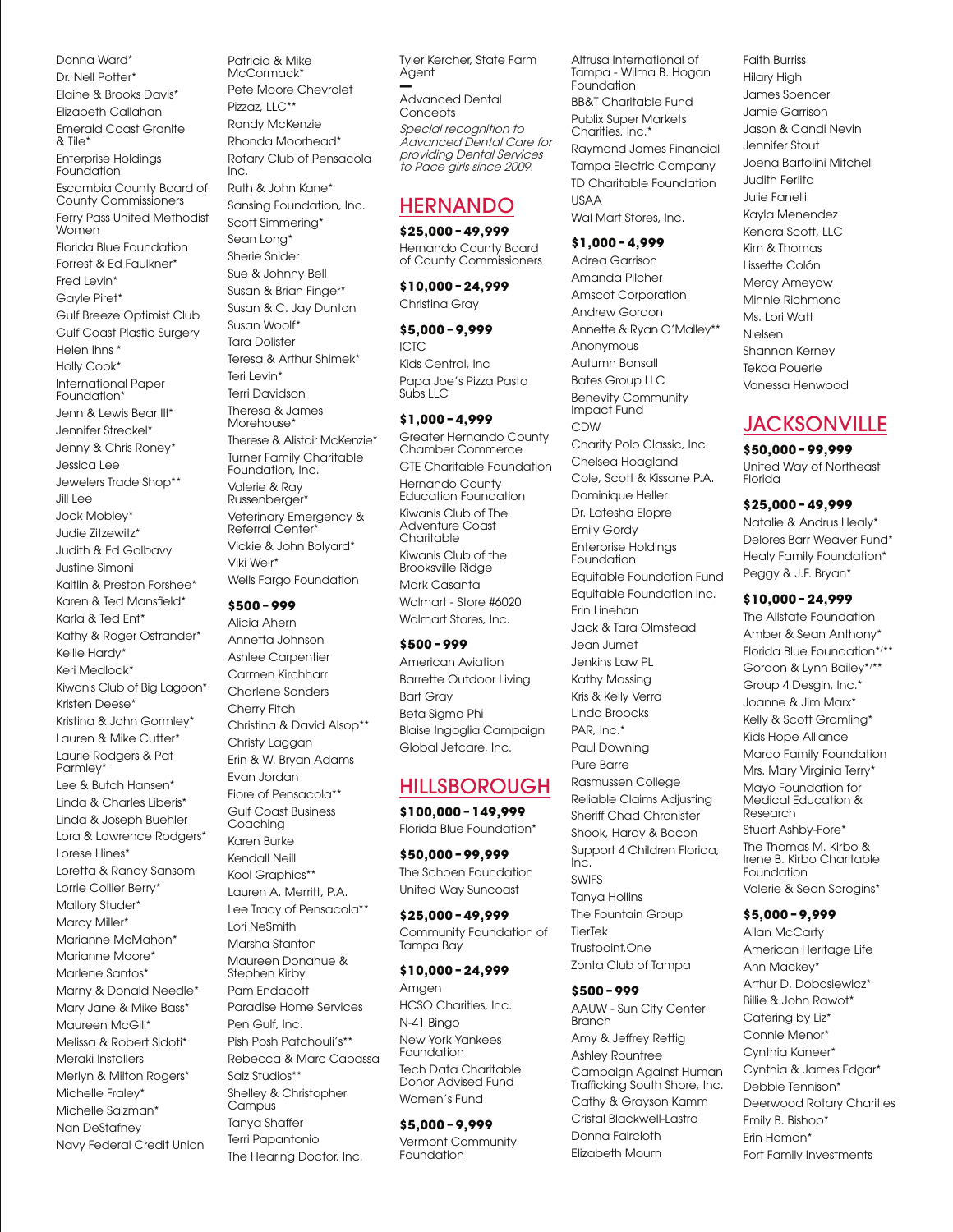Heather Nathanson Holly Emas\* Joan & James Van Vleck Jacksonville Jaguars Foundation, Inc.<sup>\*</sup> Jan Kirby\* Jay Alligood\* Jennifer Candelino\* Jennifer Kjellman\* Jennifer & Steve Betz\* Jennifer Ragsdale-Garrett\* Patty & Jose De Rojas\* Karen V. Nasrallah\* Kelly & Robert Straub\* Kimberly Allen\* Kimberly & John Reed\* Katie & Kyle Dorsey\* Laura & Brad Gonzales\* Linda & David Stein\* Lindsay Moore\*/ \*\* Martha Fraser\* Mary E. Warner\*/ \*\* Mary Morris\* Melissa Oswald\* Nadine Gramling\* Pajcic & Pajcic, P.A. Patricia & Richard Jones\* Patricia & David Henry\* Cecy & Paul Fazio\* Publix Super Markets Charities, Inc. Rae & Ronnie Brown\* Rosalyna Avila\* RS&H Elevate Fund Russell & Jan Buck Sarah Bohr\* Sean Todd\* Shylo Kline\* Staci M. Rewis\* Steve & Jennifer Betz\* Susan & Ted Hughes\* Suzanne & Mark Horne\* Thurston Roberts Charitable Foundation Tom Bush Family of **Dealerships** Urvashi & Deven Patel\* Veronica Lacy\* Victoria Hahn & Craig Seeley\* VyStar Credit Union Whitney Heflin\* Zimmerman Family Fund\*

# **\$1,000 – 4,999**

Abby & Bernie Rice Amy L. Lemery Revocable Trust<sup>7</sup> AT&T Telecom Pioneers Florida Chapter #39\*\* Baptist Health Systems, Inc. Barbara A. Miller\*\* Becky Schumann Cindy & David Baker Concentrix Corporation CREW Jacksonville CSX Transportation

Danis Construction, LLC David Garrison & Terri Talley Venters Fund David Turner Deborah Williams Deercreek Women's Alliance Delafina Racing Inc. Wilfrid & Elizabeth Wilkinson Emerald C's Development, Inc. Genario Wynn Haskell Jacksonville Chamber of Commerce Jane & Timothy Riechmann<sup>\*</sup> JEA Joan Grander & Gordon West\* JPMorgan Chase & Company Juliana Rowland & Scott Mattson June C. Buckley Lesley Toke Lillian A. Braden\*\* Madaris Entertainment Margaret S. Schiffers Max George Medtronic Foundation Megan B. Del Pizzo Michelle Cook Crystal & Mike Freed Family NuStar Foundation O'Neill Family Charitable Foundation Pamela & Keith Riechmann Petway Family Foundation Remmer/Ryzewic Family Fund<sup>\*</sup> RS&H, Inc. Shawn Trotter Sonny Martin Tammi McGriff The EJC Family Fund Tom Bush Regency Motors Tommy & Joni Taylor Trisha Haskell US Assure Mr. William D. Lawson, Sr.

# **\$500 – 999**

Abramson Family Charitable Gift Fund American Family Mutal Insurance Company, S.I. Amy Ruth Arezou Jolly Benevity Community Impact Fund Brenda Mathisen Brette Petway Brian Riley Harrell Family Revocable Trust U/A Higher Definition Church

Intrepid Capital Management, Inc. Jan Wurster Jeanne Lancaster Johnson & Johnson Foundation Leslie Calder Lisa Henry Lori M. Ledoux\*\* Marilou Halim Mark McGowan Marle Spacek Mary Jane Renninger Matthew Peters Patricia Trevathan Paul Patterson Pete Madorma Selena Breedlove Shepherd of the Woods Lutheran Church Staats Family Charitable Fund Target Corporation The Doerr Foundation The Law Offices of Ron Sholes, P.A. The Levenson Family Charitable Fund Thelma Jack Uptown Civitan Virginia Elliott

# LEE

#### **\$50,000 – 99,999**  The Robert J. Gunterberg Charitable Foundation

### **\$25,000 – 49,999**

Cape Coral Fraternal Order of Police Lodge 33 Elizabeth K. Galeana Charitable Foundation, Inc. Lee County Board of

County Commissioners The Richard M. Schulze Family Foundation United Way of Lee, Hendry, Glades and Okeechobee **County** 

#### **\$10,000 – 24,999**

Cheryl and David Copham\* Creighton Construction & Management, LLC First Horizon Bank **Foundation** Fred & Jean Allegretti Foundation, Inc. Office of the Sheriff, Lee **County** The ROS Foundation Sandy Stilwell-Youngquist & Tim Youngquist

# **\$5,000 – 9,999**

Arthrex Charitable Giving Foundation Ed & Connie Lizak\* Ding Darling Wildlife Society, Inc.

Bank of the Islands Enterprise Holdings Foundation Eunice & Alexandra Bremner\* Gail Markham\*/ \*\* Megan DiPiero Photography\* Naomi Lee Bloom\* Publix Super Markets Charities, Inc. Home-Tech St. Michael and All Angels Episcopal Church Suncoast Credit Union Foundation Vanessa Gilyard\*

Edison National Bank /

#### **\$1,000 – 4,999**

Amanda Cross\* Amira Fox\* Anna Boots Tolles\* B. Pat O'Rourke\* Betty Anderson Cape Coral Community Foundation Chris-Tel Construction Company Cushman & Wakefield DeAngelis Diamond Deborah K. Campbell\* Donna Sublett\* Florida Sales & Marketing  $\overline{L}$ Aloia, Roland, Lubell & Morgan, PLLC Gary Griffin Giving Alliance of Women Goodwill Industries of SWFL Henderson Franklin Attorneys at Law Morgan & Jack Morgan\* James & Diann Seals\* Jeffrey & Louise Schrank Family Foundation Karen Mosteller\* Kay MacDougall & Sons Memorial Fund Lake Michigan Credit Union Lee Health Mariel Goss\* Michele & William Holcomb Patricia Bell\* Patrick Flood\* Riverwoods Plantation RV Resort Condo Assoc., Inc. Michael & Sally Jackson\* Sandra & Rich Heinrich Sanibel Captiva Community Bank St. Peter Lutheran Church Validus Senior Care Stuart Draper The Cape Coral Kiwanis Foundation, Inc. The Quinton B. and Beverly H. McNew Foundation, Inc. The Uncommon Friends Foundation, Inc. Valerie's Lounge & Liquors Charles & Virginia Huether\* Zonta Foundation of S.W. Florida, Inc.

### **\$500 – 999**

Alice Madden Giving Fund Alison C. Hussey Allyson & Steven Ross\* Andrea & William Horowitz\* Ann McNamee Anne & Will Wittenborn\*\* Barbara Hawker Yeomans Fund Betsy Foreman Carol Robinson Carolyn Swift Cheryl Komnick Deborah & Bill Toler\* Derrick Gregory\* Diana & Scott Willis\* Donna J. Caruso\* Doris Colgate\* Rusty Brown\* Elaine H. Green Jamie & Wayne Gates Jane & Jay Brickley-Disla\* Joan Henry\* Suzanne Boy & John Agnew<sup>\*</sup> Jordan McHugh Charles & Kitty Green\* Kathy & Ronald Toll\*/ \*\* David & Kellie Urban Kelly L. Fayer, P.A. Lenora Marshall\* Lisa Farrell Sands\* Margaret & Robert Geltner\* Marilyn & Anthony Stout\* Dr. Marlene Moulton\* Mary Fischer\* Mike McMurray\* Nancy McGovern\* Patricia A. Carroll\* Rachel Pierce\* Jeff & Rebekah Barney\* Robert Half International Robin Krivanek\* Rotary Club of Estero Foundation Inc Dr. Shari Skinner\* Southwest Florida Electric, Inc Terry Broughton\* ToniRae Hurley Wanda M. Hurt

# LEON

\$25,000–49,999 Leon County Board of County Commissioners Leon County Board of Housing and Human Services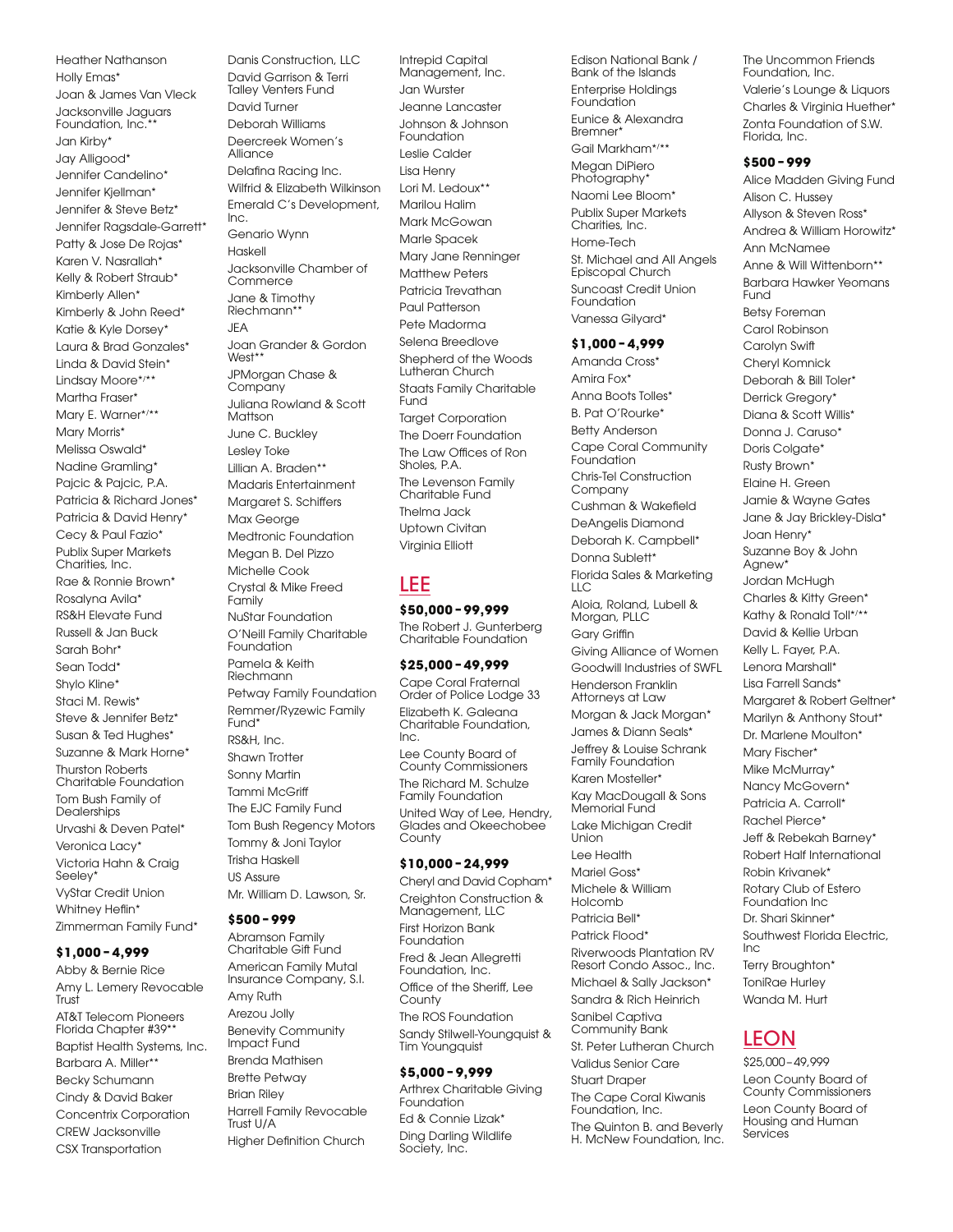### **\$10,000 – 24,999**

American Funds from Capital Group

Jimmy & Sherrill Ragans\* Kerrigan Family Charitable Foundation, Inc.

Leon County Commission Truist Charitable Foundation

#### **\$5,000 – 9,999**

Bank of America Charitable Foundation, Inc.\* Florida Blue Foundation\* Publix Super Markets Charities, Inc.\*

# **\$1,000 – 4,999**

Alicia Crew and Janet Stoner<sup>\*</sup> Civitan Club of Tallahassee Cobb Realty & Investment Co. Dot N. Binger Downtown Community Church of Tallahassee Elizabeth Hammock FBMC Benefits Managment, Inc Janet & Alicia Stoner Kathleen Brennan Katie Brinson Leon County Sheriff's Office Liberty Dental Plan Corporation Mainline Information **Systems** Malone Smith Oasis Center for Women and Girls Parker Brothers Roofing and Construction, Inc.

Patricia McCray

Patrick Proctor Prime Meridian Bank

Region Bank

Sue Anstead

Tallahassee Orthopedic

Clinic Tallahassee Police

**Department** 

Tallahassee Women Lawyers Inc. TC Federal Bank Thomasville National Bank

VyStar Credit Union\* Willie Williams\*/ \*\*

# **\$500 – 999**

Aisha Ganzy Allen Ayasha Scott Bannerman Crossing II, LLC Blake Hayward C.W. Roberts Contracting, Inc. Cherry Lake Investments Christopher Burdett Crawford Atkins Curtis Richardson

David & Katherine **Overstreet** Eli Roberts & Sons Florida Autosport Garcia's Lawn Care & Landscaping, LLC Jeanna Olson John Humphress Kathleen & Charles **Hampton** Kelly Hutchinson Krista M. Campbell LaShawn Gordon Melanie Lee N FL Chapter of the Nat'l Org. of Black Law Enf. **Executives** Neece Tire & Auto Service, Inc. New York Life Foundation Patrice Bidwell Ragans & Roberts, Inc. Renisha Gibbs Robert R. Callahan S. Akin Akinyemi **Campaign** The Beatitude Foundation, Inc. The Fonvielle Foundation Inc. Tiffany Ardley Tracy Thomas Vickie Gordon Zonta Cares Inc.

Danielle Galvin

# **MACON**

**\$10,000 – 24,999**  Griffith Family Foundation Inc. The John and Polly Sparks Foundation

**\$1,000 – 4,999**  John S. and James L. Knight Foundation

# MANATEE

# **\$150,000 – 249,999**

Manatee County Board of County Commissioners The Estate of Walter Schmid, Jr.

### **\$100,000 – 149,999**

Bradenton Kiwanis Daniel S Blalock Jr Charitable Foundation

### **\$25,000 – 49,999**

Barbara Jennings Green Charitable Trust

# **\$10,000 – 24,999**

Betty Casey Brian & Nancy Coleman Irving and Jane Brown Foundation Louis and Gloria Flanzer Philanthropic Trust

Publix Super Markets Charities, Inc.

# **\$5,000 – 9,999**

Alexandra Ziegler Anna Maria Oyster Bar, Inc. Blake Medical Center Brian & Caroline Ellerson Firkins Automotive Kim & Greg Dalglish Patrick & Charlene Neal Pittsburgh Pirates/ **Bradenton Marauders** Tammy Cox-Leavell

### **\$1,000 – 4,999**

Acme Termite & Pest Control Air & Energy Inc. Amanda & John Horne Amy Bowes Andria & Dan Howe Anna Maria Island Women's Giving Circle Fund Bob & Dottie Turner Bob & Mary Miller Boyd Realty LLC Bradenton Herald Bradenton Police **Department** Charles DeRose Cindy Jones Burke Dana & Larry Foerster Dr. Laura Ottaviani & Dr. Steven Schafer Early Learning Coalition of Manatee County, Inc. HSH Designs Icard, Merrill, Cullis, Timm, Furen & Ginsberg Indelicato Family Chiropractic & Wellness Insurance Time of Bradenton, Inc. Jessica & Randy Currin Jodi & Rob Boyatt John S. and James L. Knight Foundation Kappa Kappa Gamma Alumnae Club KBR Foundation, Inc. in Memory of Margaret Dole Rust LaPensee Plumping Pools Air Manatee County COVID-19 Community Response Fund Manatee Memorial Foundation, Inc. Margaret & Brian Berry Mauldin & Jenkins, C.P.A., LLC MCS Foundation Inc Mindy & Wayne Rollins Mosaic Paul & Ula Hoenle Sandra Robinson Service Club of Manatee **County** 

Teresa Rawe Teri & Eric Folkens Thomas Plowman & Kelly Howze Trinity Financial Planning, LLC US Service Animals Vera Cash Foundation, Inc.

William G and Marie Selby Foundation

#### **\$500 – 999**

Alvord Family Fund Amanda Richards Salon Angela & Andrew Varga Bayshore Eye Care PA Betsy & Chris Pennewill Candace Bennington Carol & Bob Carter Cathy Layton Christina Garraffa Connie & Terry Wagner Dr. Robert & Parvaneh Indelicato Dr. Shekyla Scott Durand & Carol Adams Fawley Bryant Architects, Inc. Integra Capital Advisors James Benson Jane Stewart Jennifer & Stephen Ierulli Karen DeSimone & Rick Hinch Karen LaPensee Karen Place Kristin Hokanson Macey & Stewart Moon Manatee Family Dental Mary Ann & Randy Allen Melitta Hoenle Michele Greene Michelle Slaughter Mike Lehman Nancy Bancs Richard Pizzuto Roger Wick Roy Parker Scott Kallins Sharon Hillstrom Stacey Gryboski Susan & Cliff Walters Susan Kelly Tara & Bill Poulton The Marshall Fund of the Manatee Community Foundation The Oelker Family Tim Fanning Willis Smith Construction Zekos Bradenton LLC

# MARION

#### **\$50,000 – 49,999**  Community Foundation for Ocala/Marion County, Inc.

**\$10,000 – 24,999**  City of Ocala Dorsay Kids Central, Inc

**\$5,000 – 9,999** 

Joseph C. Burgatti Ocala Marion County Association of Realtors Palmer Foundation, Inc. Pittman Law Office, PA The Musikantow Foundation

#### **\$1,000 – 4,999**

Alina & Brian Stoothoff Becky & James Schatt Brad & Tammy King Civitan International Craig Bachrodt Derek Miller Fidelity Investment Jean and Mark Imes Jeffrey W. Kirk Lana S. Rosenberg Louise M. Werner Robert & Mary Landt Mulberry Grove Animal Hospital, Inc. Nira Colyn Pacific Arches Corporation Paul and Joyce Urban Stan McClain Campaign **Account** Suz and Art Geeraerts The HR Doctor, Inc. United Way of Marion County

### **\$500 – 999**

Anthony and Pamela Badolato Barbara Woodson John & Cattherine **Fitzpatrick** Charlie & Michelle Stone Elizabeth Rohan First Presbyterian Church of Ocala Harper Family Charitable Fund James Hagans Jennifer Teitelbaum and William Gladson Jessica McClain Karen Szuba Regions Bank The David & Lisa Midgett Foundation Trow & Dobbins, P.A. William Findlay

# MIAMI

**\$250,000 – 999,999**  Leslie L. Alexander Foundation Inc.

**\$50,000 – 99,999**  The Miami Foundation For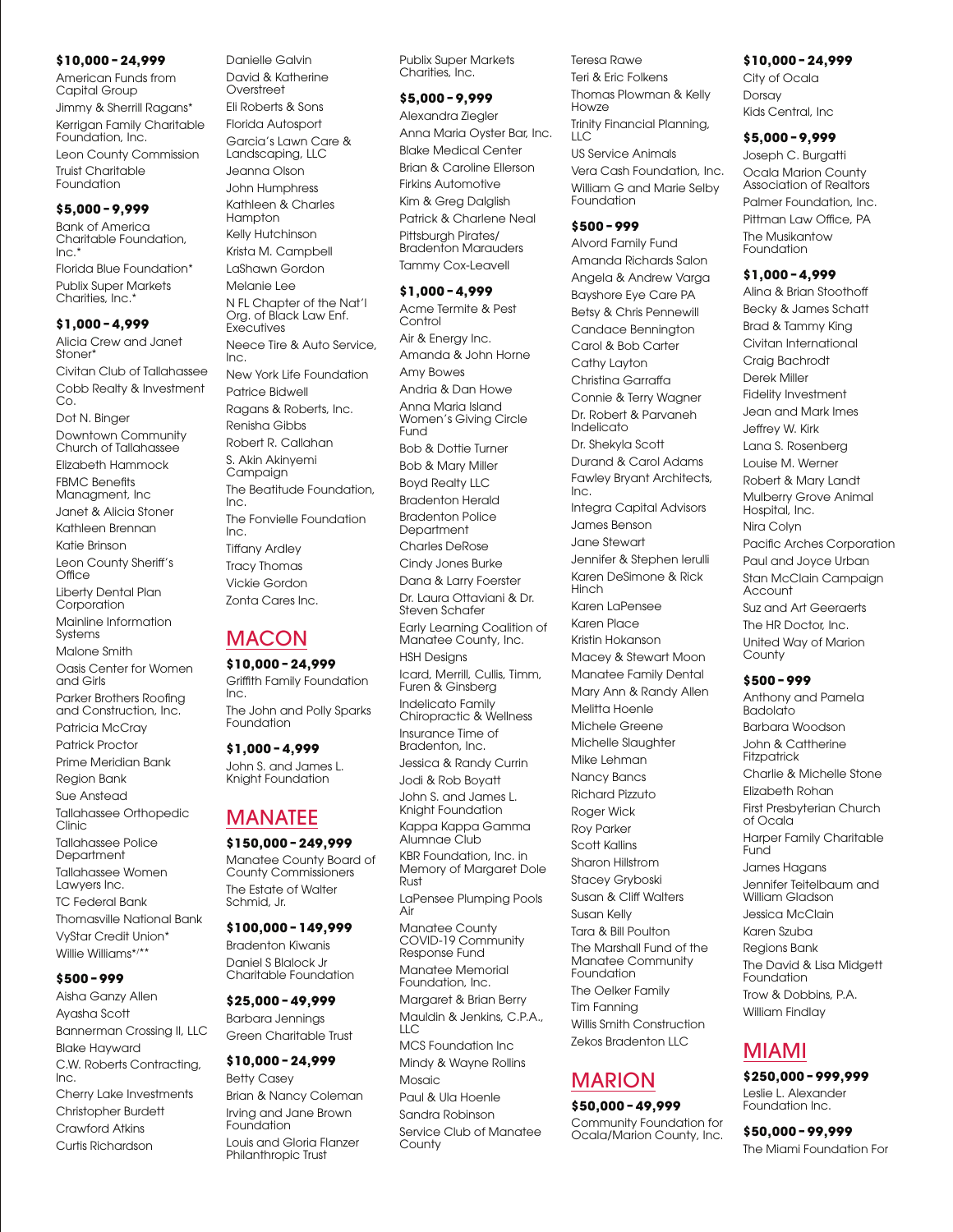#### a Greater Miami

#### **\$25,000 – 49,999**

Healy Foundation The Batchelor Foundation, Inc.

#### **\$10,000 – 24,999**

Bank of America Johnson & Johnson Foundation The Kirk Foundation Truist Charitable Foundation United Way of Miami-Dade

#### **\$5,000 – 9,999**

Commissioner Audrey Edmonson Gregory Roll Publix Super Markets Charities, Inc. Robert & Stacey Crapsey The Roman Family Trust Fund

#### **\$1,000 – 4,999**

4 Girls Foundation, Inc. Anonymous Cindy & Irving Lerner Comcast Elsy Bello Gomez Florida Blue Foundation Isis Carbajal de Garcia Kaufman Rossin & Co. Lester Langer Maggie Barreto-Tercilla & Orlando Tercilla Michael Logue Mike Tomas Soraya Marles The Grant Cardone Foundation Travel Professionals of Color Verizon

#### **\$500 – 999**

Daniella Levine Cava Johanna Rousseaux Josephine K. Trippe Kush by Spillover Nicole Mcaree-Blackburn Pat Morris Peggy Hudson Philip Logue The Black Professional Network of American Airlines- Miami

# **ORANGE**

**\$50,000 – 99,999**  Heart of Florida United Way, Inc.

**\$25,000 – 49,999**  Anonymous

**\$10,000 – 24,999 AdventHealth** 

# **\$5,000 – 9,999**

ADP, LLC Florida Power & Light **Company** Lyndsey Lang\* Paul Jessen\* Pooja & Ian Sheth

#### **\$1,000 – 4,999**

Adrianna Sekula Anne Landrum\* Bridget Cox Brittany Corfman Parks CED Strategies LLC Champion Title & CLosing  $\overline{L}$ Christy Knox ClubCorp Charities, Inc. Dan Newlin Injury Attorneys Elise MacCarroll-Wright Farah Bloom JACOBS Jason Herman Jermaine Stokes Jocelyn & Andre Deprez Karen Buchan Kristin LaFleur Kyra Solutions Inc Lavon Williams Lorenzo Brown Mauricio Chiropractic Group Inc. Meranda Landes\* Mrs. LaVon W. Bracy\* Next Medical Florida, LLC Rebekah Dorworth Sarah Marotta-Geltz Susie Carlton\* Tessa Boyd\* The Martin Andersen-Gracia Andersen Foundation, Inc The University Club of Winter Park Vanasse Hangen Brustlin, Inc. Walmart Stores, Inc.

#### **\$500 – 999**

Aldis Stefansson Andrew Zemel Ashley McGehee BioSpine Orlando LLC Cindy Fenty Ellen & Gary Parker\* Gemma Dehnbostel George Anderson Hampton Law Firm iConnect Real Estate Ilyse Katz James Galbraith\* Jim Reinert Karen Castor Dentel Campaign Kathleen Shea Kathryn Grindle Kelly Cohen Kimberley Wyckoff-Fink Laural DeWild Law Offices of Michaek B. Brehne, P.A. Lewis-Ray Mortuary, Inc. Linda Guzman Machell Chavez Nancy Jordahl Rajia Ackley Robert Ritchie Sasha Ellis Tanya Hollins The Pink Pearl Foundation

# PALM BEACH

**\$50,000 – 99,999**  Blue Wave Marketing, Inc.

# **\$25,000 – 49,999**  4 Girls Foundation, Inc.

Community Foundation for Palm Beach and Martin Counties The Lost Tree Charitable Foundation, Inc.

### **\$10,000 – 24,999**

Branch Banking & Trust Co. Jewish Women's Foundation of the Greater Palm Beaches Office Depot Palm Beach County Sheriff's Office United Way of Palm Beach County

#### **\$5,000 – 9,999**

Publix Super Markets Charities, Inc. The Walter & Adi Blum Foundation, Inc.

### **\$1,000 – 4,999**

Aisha Ali BNGF Perrella Fund Carmine's Catherine Ali\*\* Clifford Hartman Comcast Cable Communication **Emailabilities** Esther & Brian LaBovick\*\* GenNx Foundation, Inc. Gerard & Vivian Gray Heather Woolf Katrina Lindsey Keely Gideon-Taylor LaBovick Law Group Landon Fund Latasha Akoma\*\* Lilly Pulitzer - Palm Beach Gardens Palm Beach County Justice Association Pamela Cope\*\* Regions Bank Searcy Denney Scarola Barnhart & Shipley, P.A. Susan Levin

Vevienne Ebanks Wells Fargo Philanthropic YourCause, LLC Trustee for NextEra Energy, Inc.

#### **\$500 – 999**

Alliance Bernstein Barbara Field Cary Stamp & Co. Children's Healthcare Charity, Inc. Exchangette Club of the Northern Palm Beaches, Inc. FPL Energy Services Free Spirit Outreach Lavada Williams Liggio Law, P.A. Michelle Suskauer Morgan Stanley Smith Barney, LLC Saint Mark Greek Orthodox Church

State Farm - Gabrielle Garcia Poleon Agency TDS Managment, INC The Nickler Group

# PASCO

**\$10,000 – 24,999**  Calta Family Foundation, INC

### **\$5,000 – 9,999**

Board of County Commissioners Pasco **County** Jobs for Florida\* Publix Super Markets Charities, Inc.\* Wilton Simpson

### **\$1,000 – 4,999**

Alice Everard Charitable Foundation Amanda Calta Amy G. Cohen Brian Corley CenterState Bank Cynthia R. Miller Danny Burgess Campaign GTE Charitable Foundation Katrina Cozzi Kemp, Ruge & Green Law Group Mary Surnicki Melanie Wetmore Pasco Education Foundation Paul Downing Psetas, Moore & Tetlow, P.A. Regan Weiss Rotary Club of New Port Richey Fund, Inc. RunSignup

Sheriff Pasco County Operating Account Sunrise Consulting Group Taxpayers For Responsible Ten Broeck Tampa, LLC United Way of Pasco **County** United Way SunCoast (of Tampa Bay) Uradco - WREC Wal Mart Stores, Inc.

# **\$500 – 999**

Inc.

AKPT-LLC BayCare Behavioral Health Beth Dillinger Foundation,  $Inc.$ Curtis Crider Elevated for Success Gary Joiner Campaign Jean Reuther Jim Van Valin Kathryn Starkey Keeley Karatinos KGS Nebraska LLC Kurt S. Browning LaPorte, Mulligan & Werner-Watkins, P.A. Mander Law Group Marguerite Kling Molly Pohlman Monica Angel Pasco Hernando State College **PKT IIC** Pkt-Cw LLC PKT-HB LLC dba Culver's Hillsborough Ave. Rosalyn & Paul Fenton Rotary Club of Land O' Lakes<sup>'</sup>Charities Rotary Club of Wesley Chapel Suncoast Clinical Research Tampa Bay Golf & Country Club The Rotary Foundation/ Holiday Rotary Endowment Fund Inc. West Pasco Multiple Service

# PINELLAS

# **\$100,000 – 149,999**

Juvenile Welfare Board of Pinellas County The Schoen Foundation

#### **\$50,000 – 99,999**

Francis & Gertrude Levett Foundation Pinellas CARES Nonprofit Partnership Fund

#### **\$10,000 – 24,999**

Allegany Franciscan **Ministries** N-41 Bingo Pinellas Community Foundation

#### **\$5,000 – 9,999**

Altrusa International of Tampa - Wilma B. Hogan